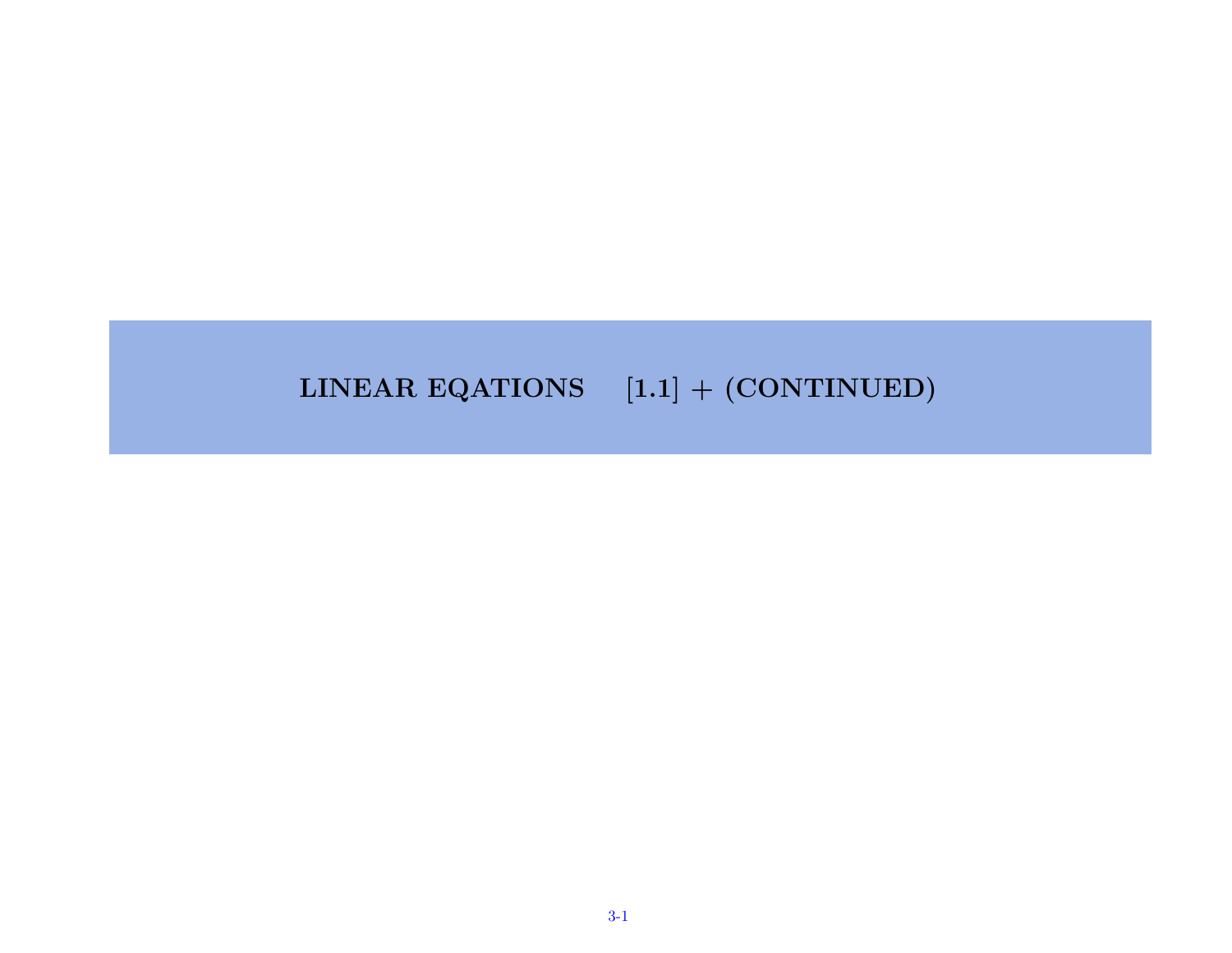# Gaussian Elimination

# ► Back to arbitrary linear systems.

Principle of the method: Since triangular systems are easy to solve, we will transform a linear system into one that is triangular. Main operation: combine rows so that zeros appear in the required locations to make the system triangular.

Recall Notation: Augmented form of a system

$$
\begin{cases} 2x_1 + 4x_2 + 4x_3 = 2 \\ x_1 + 3x_2 + 1x_3 = 1 \\ x_1 + 5x_2 + 6x_3 = -6 \end{cases}
$$
 Notation: 
$$
\begin{bmatrix} 2 & 4 & 4 & 2 \\ 1 & 3 & 1 & 1 \\ 1 & 5 & 6 & -6 \end{bmatrix}
$$

Main operation used: scaling and adding rows.

 $3-2$  Text:  $1.1$  – Gauss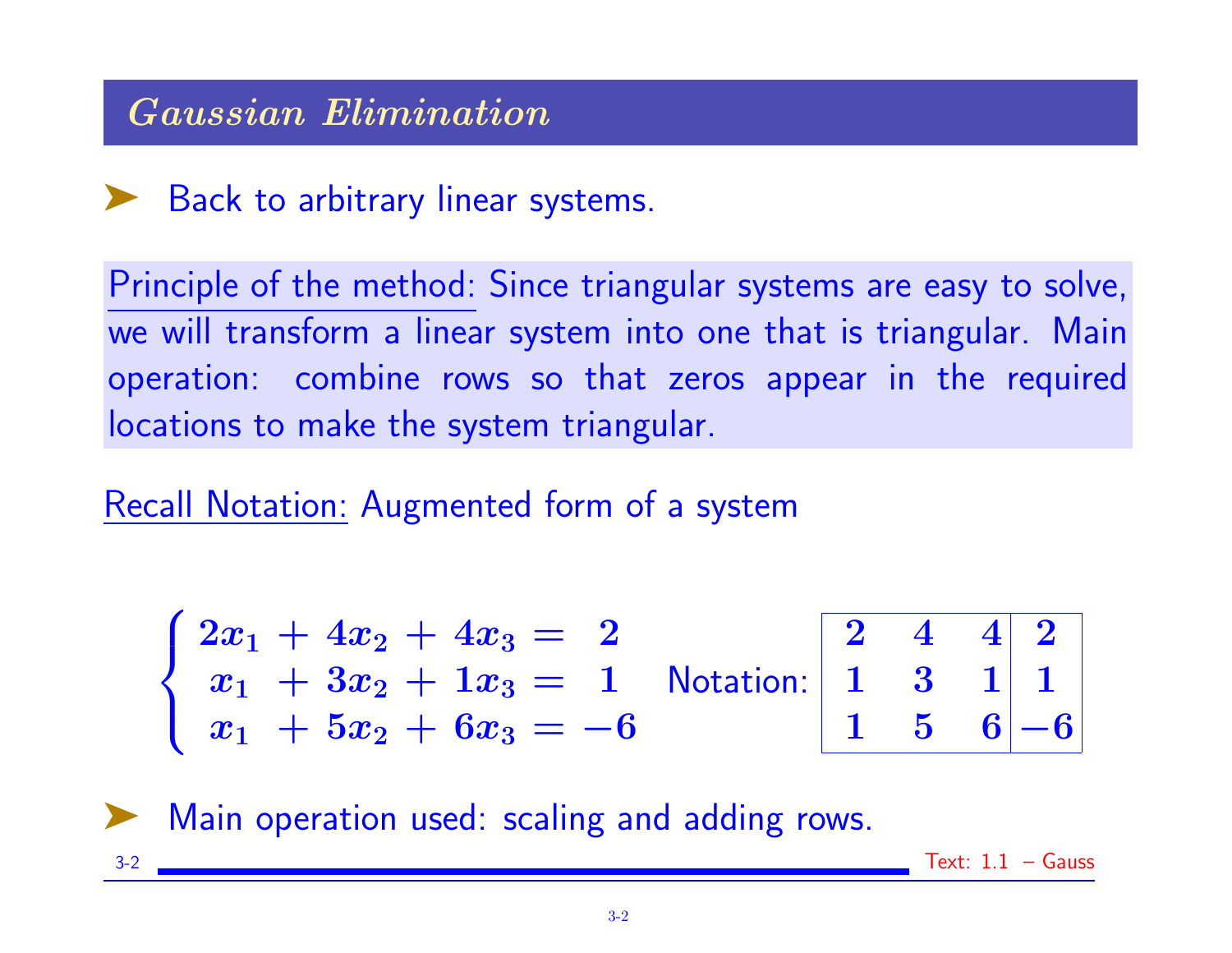

3-3 Text: 1.1 – Gauss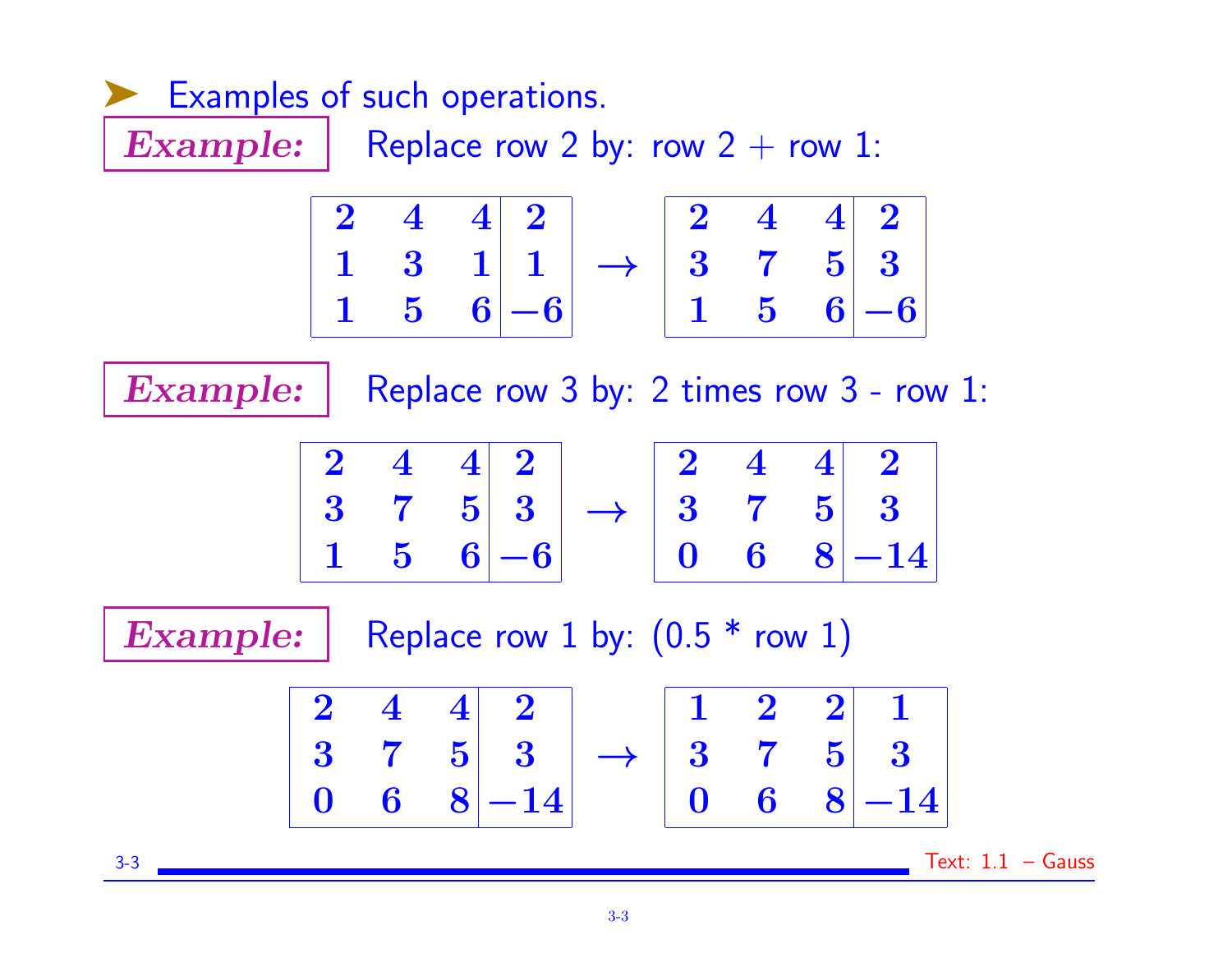#### Gaussian Elimination (cont.)

Go back to original system. Step 1 must eliminate  $x_1$  from equations 2 and 3, i.e.,

➤ It must transform:

2 4 4 2 1 3 1 1 1 5 6 −6 into: ∗ ∗ ∗ ∗ 0 ∗ ∗ ∗ 0 ∗ ∗ ∗

 $row_2 := row_2 - \frac{1}{2} \times row_1: \quad row_3 := row_3 - \frac{1}{2} \times row_1:$  $\begin{array}{|c|c|c|c|c|}\n\hline\n\textbf{0} & \textbf{4} & \textbf{1} & \textbf{0}\n\end{array}$ 

|  | $2 \quad 4 \qquad 4 \quad 2 \mid$                                         |  |  |                                                                                 |  |
|--|---------------------------------------------------------------------------|--|--|---------------------------------------------------------------------------------|--|
|  | $\begin{array}{ c c c c c c } \hline 0 & 1 & -1 & 0 \ \hline \end{array}$ |  |  | $\begin{array}{ c c c c }\hline 2&4&4&2 \ \hline 0&1&-1&0 \ \hline \end{array}$ |  |
|  | $\begin{bmatrix} 1 & 5 & 6 \end{bmatrix} - 6$                             |  |  | $\begin{array}{ c c c c c } \hline 0 & 3 & 4 & -7 \\\hline \end{array}$         |  |

 $3-4$  Text:  $1.1$  – Gauss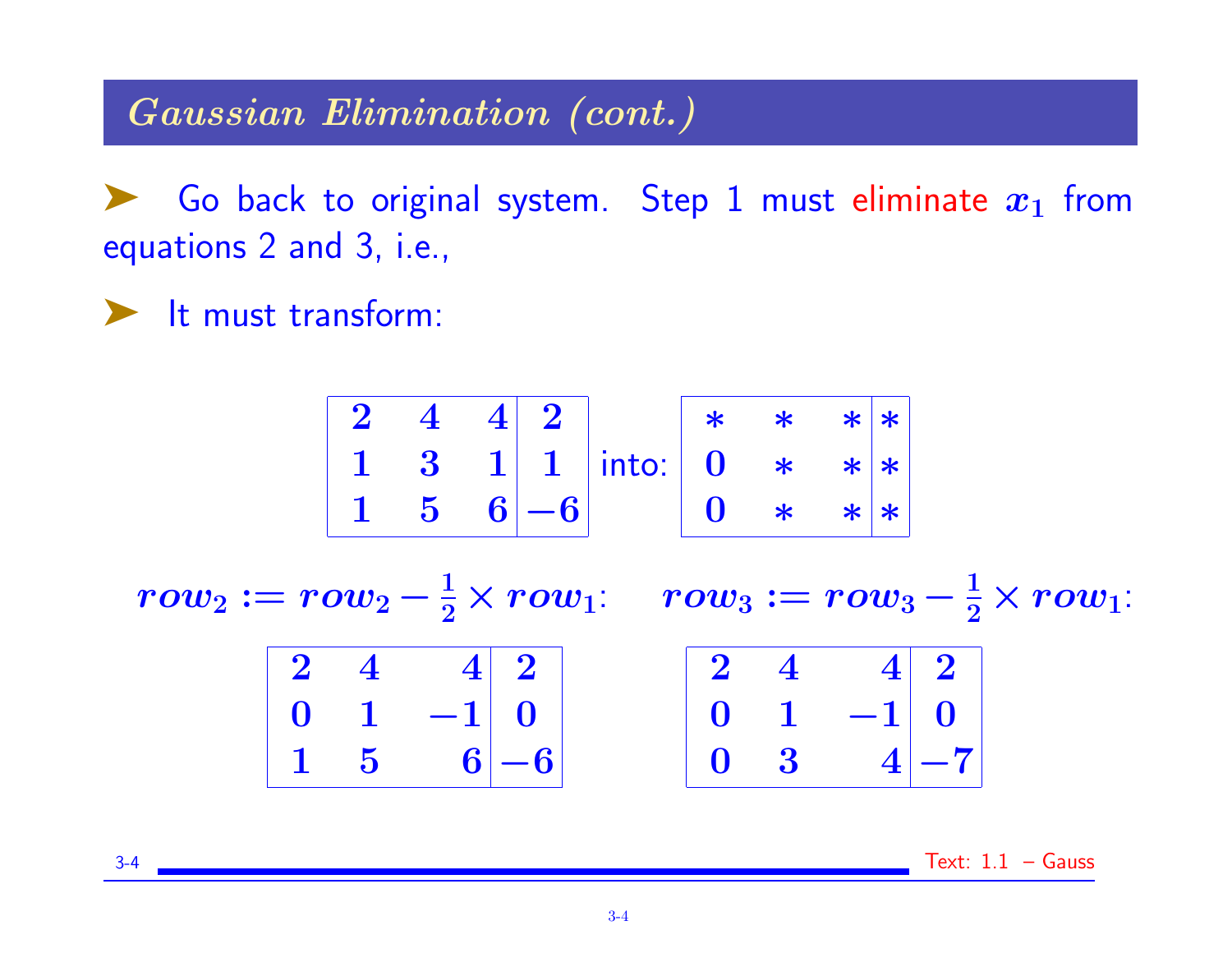

$$
\begin{array}{|c|c|c|c|c|}\n\hline\n2 & 4 & 4 & 2 \\
0 & 1 & -1 & 0 \\
\hline\n0 & 3 & 4 & -7\n\end{array}
$$
 into: 
$$
\begin{array}{|c|c|c|c|c|}\n\hline\n* & * & * & * \\
0 & * & * & * \\
0 & 0 & * & * \\
\hline\n0 & 0 & * & * \\
\hline\n0 & 0 & 1 & -1 & 0 \\
\hline\n0 & 0 & 7 & -7\n\end{array}
$$
\n• System is  
now triangular  
now triangular  

$$
\hline\n\begin{array}{|c|c|c|}\n2x_1 + 4x_2 + 4x_3 & = & 2 \\
x_2 - x_3 & = & 0 \\
\hline\n7x_3 & = & -7\n\end{array}
$$
  $\rightarrow$  Solve

**Ex** Find the solution of the above triangular system and verify that it is a solution of the original system

$$
\begin{array}{c}\n 3-5 \\
 \hline\n \end{array}\n \quad \text{Text: } 1.1 - \text{Gauss}
$$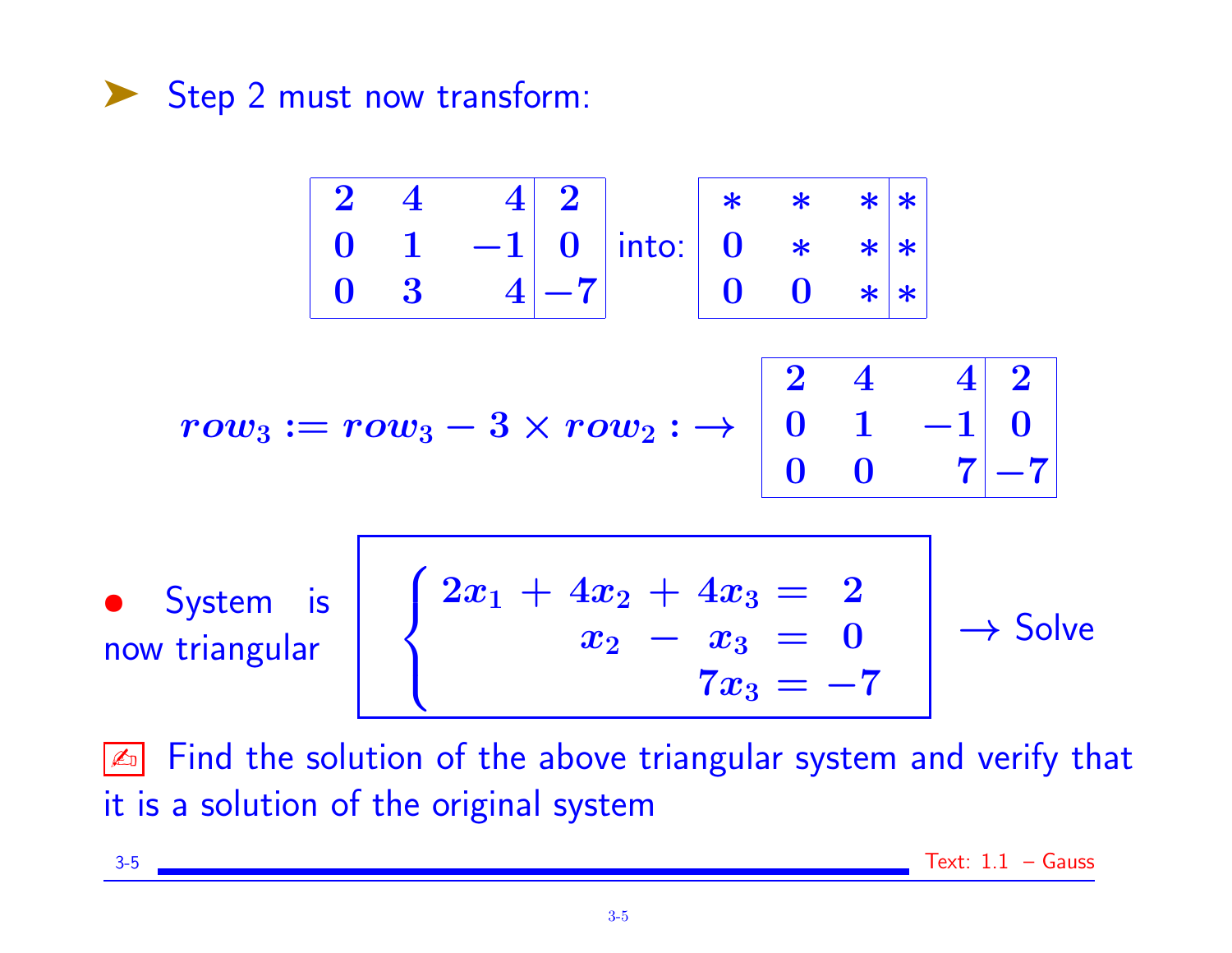#### Gaussian Elimination: The algorithm

Recall: an algorithm is a sequence of operations (a 'recipe') to be performed by a computer.



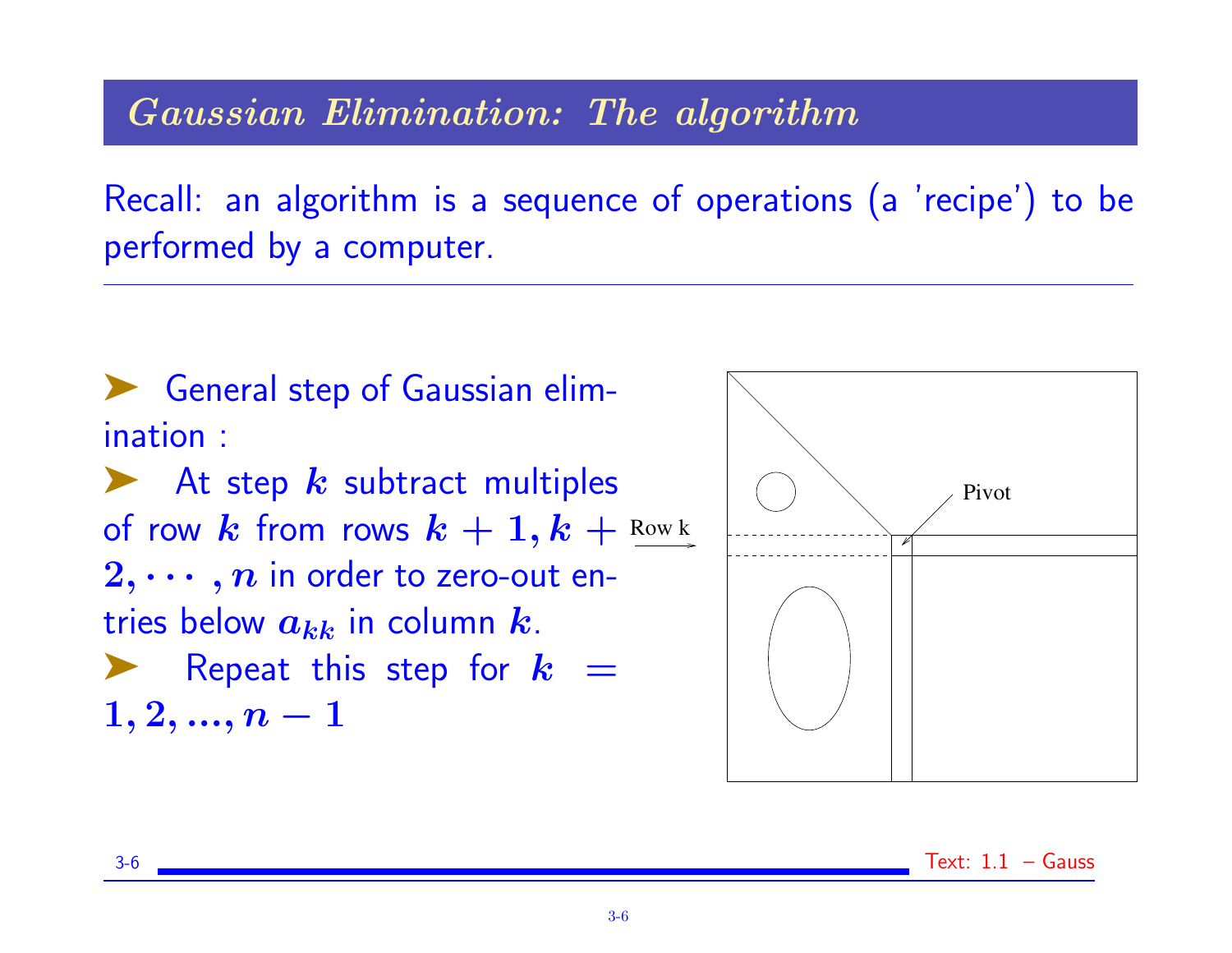## Step  $k$  in words:

for each row i where i runs from  $i = k + 1$  to  $i = n$  do: subtract  $piv *$  row k from row i (where  $piv = a_{ik}/a_{kk}$ ).

## ALGORITHM : 1. Gaussian Elimination

1. For 
$$
k = 1 : n - 1
$$
 Do:  
\n2. For  $i = k + 1 : n$  Do:  
\n3. piv :=  $a_{ik}/a_{kk}$   
\n4. For  $j := k + 1 : n + 1$  Do:  
\n5.  $a_{ij} := a_{ij} - piv * a_{kj}$   
\n6. End  
\n7. End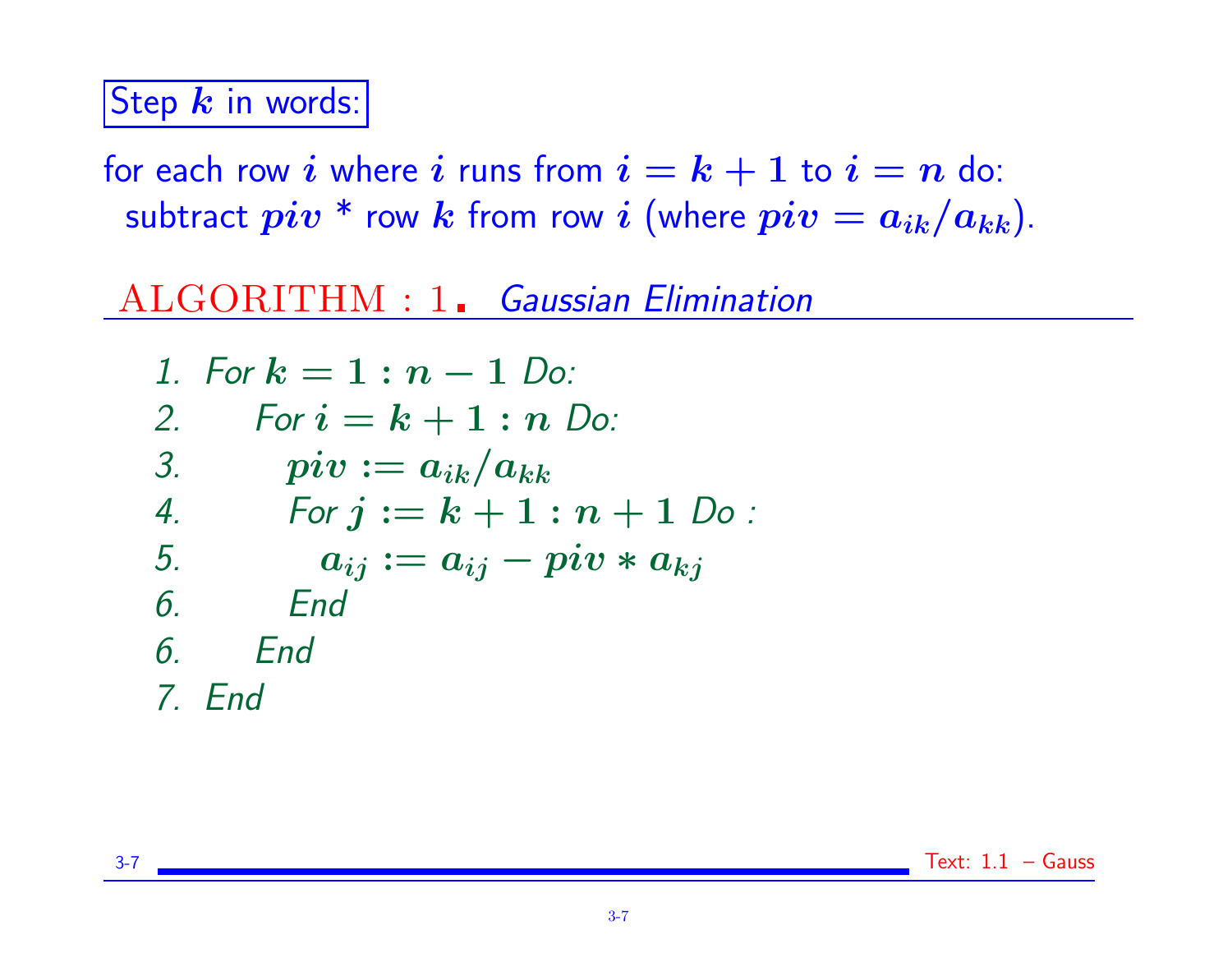# Matlab Script:

```
function [x] = gauss (A, b)% function [x] = gauss (A, b)% solves A \times = b by Gaussian elimination
n = size(A, 1) ;
A = [A, b];
 for k=1:n-1for i=k+1:npi = A(i,k) / A(k,k);
      \overline{A(i,k+1:n+1)} = A(i,k+1:n+1) - \text{piv} * A(k,k+1:n+1);end
 end
 x = \text{backsolv}(A, A(:, n+1));
```
**EXECUTE:** matrix  $\bm{A}$  and right-hand side  $\bm{b}$ . Output: solution  $\bm{x}$ .

➤ Invokes backsolv.m to solve final triangular system.

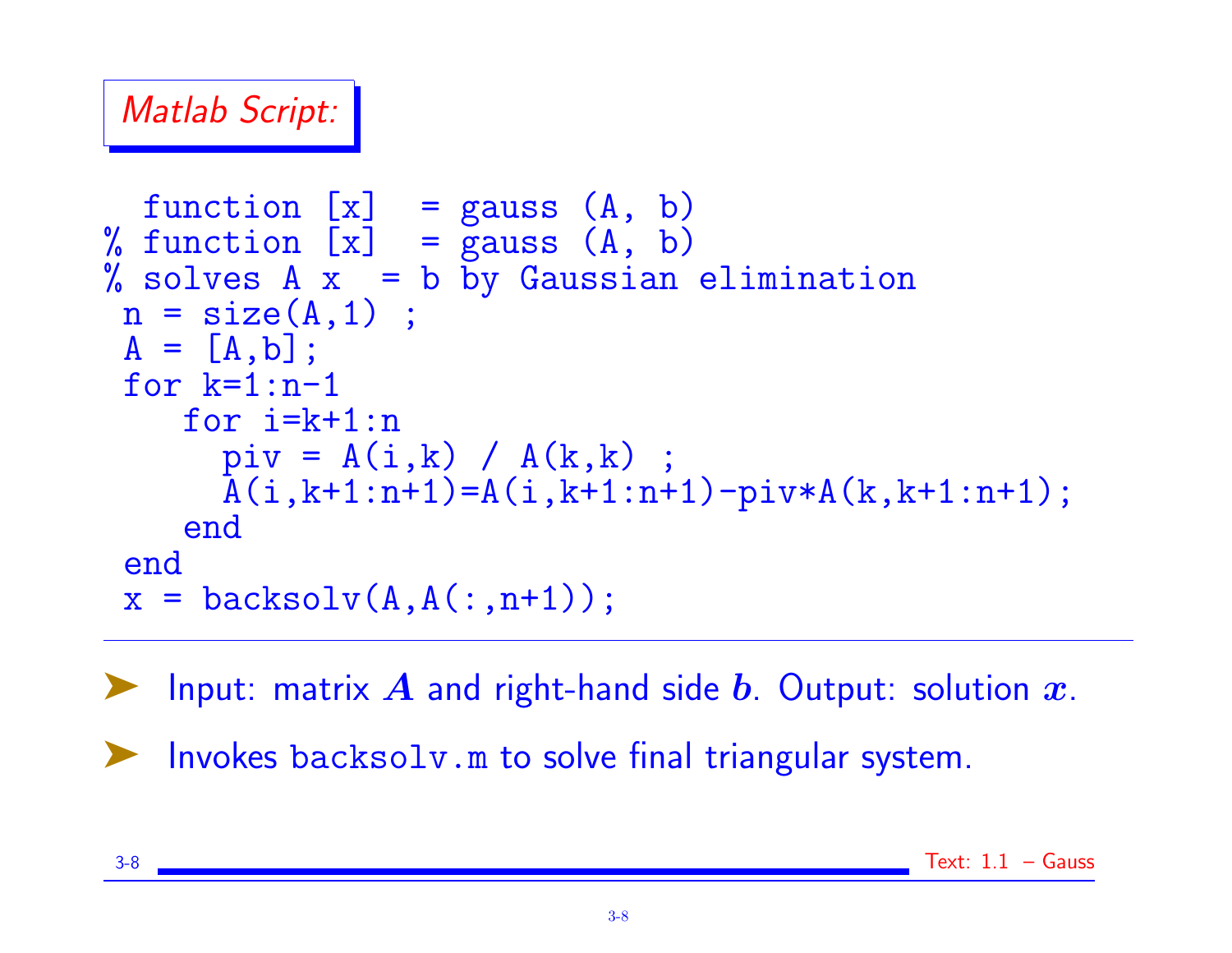### Gaussian Elimination: Pivoting

Consider again Gaussian Elimination for the linear system

|                                                                                                |  | $\begin{cases} 2x_1 + 2x_2 + 4x_3 = 2 \ x_1 + x_2 + x_3 = 1 \ x_1 + 4x_2 + 6x_3 = -5 \end{cases}$ Or: $\begin{array}{ c c c c c }\hline 1 & 1 & 1 & 1 \ 1 & 4 & 6 & -5 \ \hline \end{array}$ |  |  |                                                                         |  |  |
|------------------------------------------------------------------------------------------------|--|----------------------------------------------------------------------------------------------------------------------------------------------------------------------------------------------|--|--|-------------------------------------------------------------------------|--|--|
| $row_2 := row_2 - \frac{1}{2} \times row_1: \qquad row_3 := row_3 - \frac{1}{2} \times row_1:$ |  |                                                                                                                                                                                              |  |  |                                                                         |  |  |
|                                                                                                |  | $2 \quad 2 \quad 4 \mid 2$                                                                                                                                                                   |  |  | $2 \quad 2 \quad 4 \mid 2$                                              |  |  |
|                                                                                                |  | $\begin{array}{ c c c c c c } \hline 0 & 0 & -1 & 0 \end{array}$                                                                                                                             |  |  | $\begin{array}{ c c c c c } \hline 0 & 0 & -1 & 0 \\\hline \end{array}$ |  |  |
|                                                                                                |  | $1 \quad 4 \quad 6 \mid -5$                                                                                                                                                                  |  |  | $\begin{array}{ccc c} 0 & 3 & 4 & -6 \end{array}$                       |  |  |

 $\triangleright$  Pivot  $a_{22}$  is zero. Solution : permute rows 2 and 3  $\longrightarrow$ 

|   |           |      | $\mathbf{2}$            |
|---|-----------|------|-------------------------|
| 0 | 3         |      | $-6$                    |
| O | $\bullet$ | $-1$ | $\overline{\mathbf{0}}$ |

 $3-9$  Text:  $1.1$  – Gauss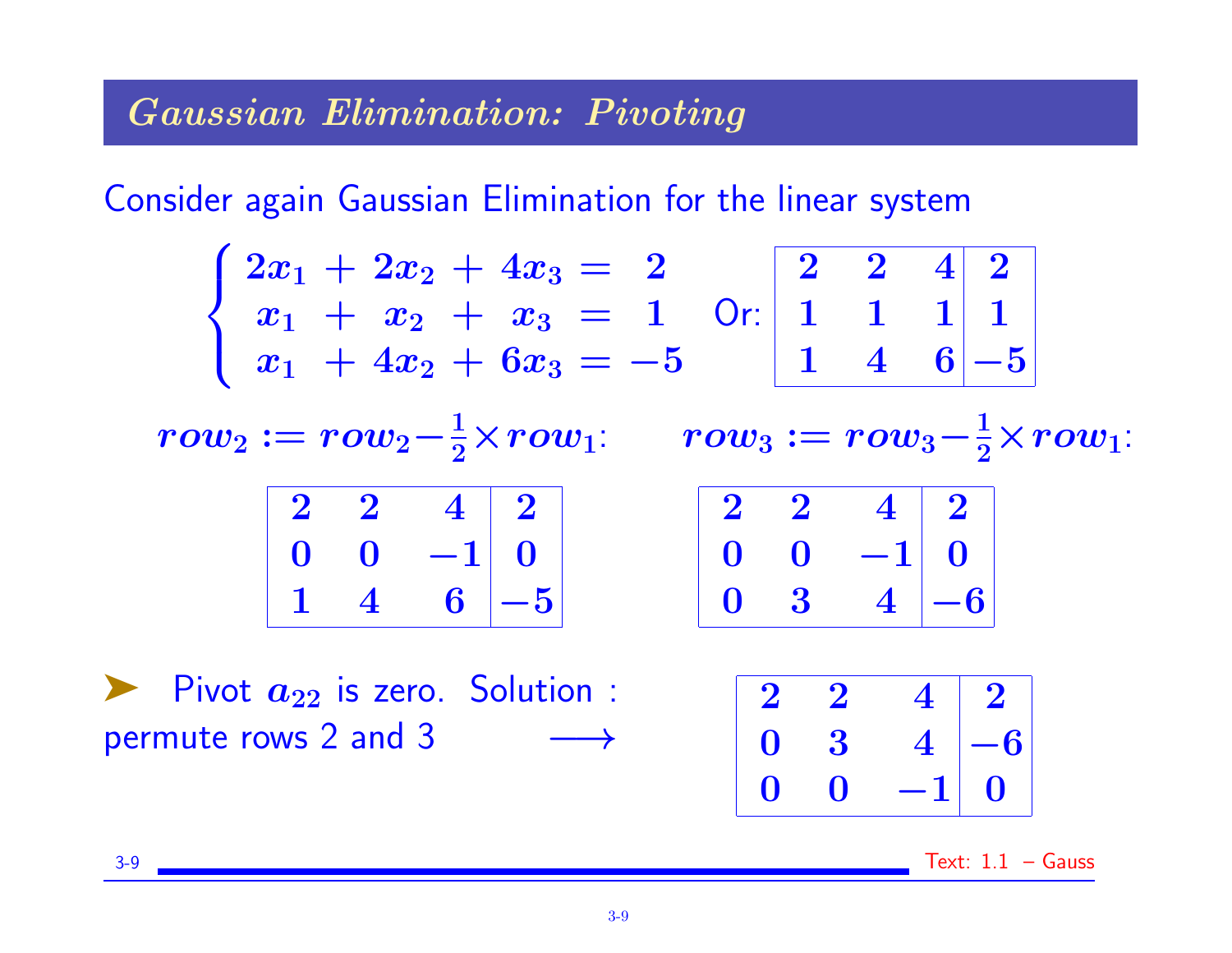## Gaussian Elimination: Partial Pivoting



**Example 2** Partial Pivoting: \*Always\* Permute row  $k$  with row  $l$  such that

$$
\left|a_{lk}\right|=\max_{i=k,...,n}\left|a_{ik}\right|
$$



$$
3-10 \quad \text{Text: } 1.1 - \text{Gauss}
$$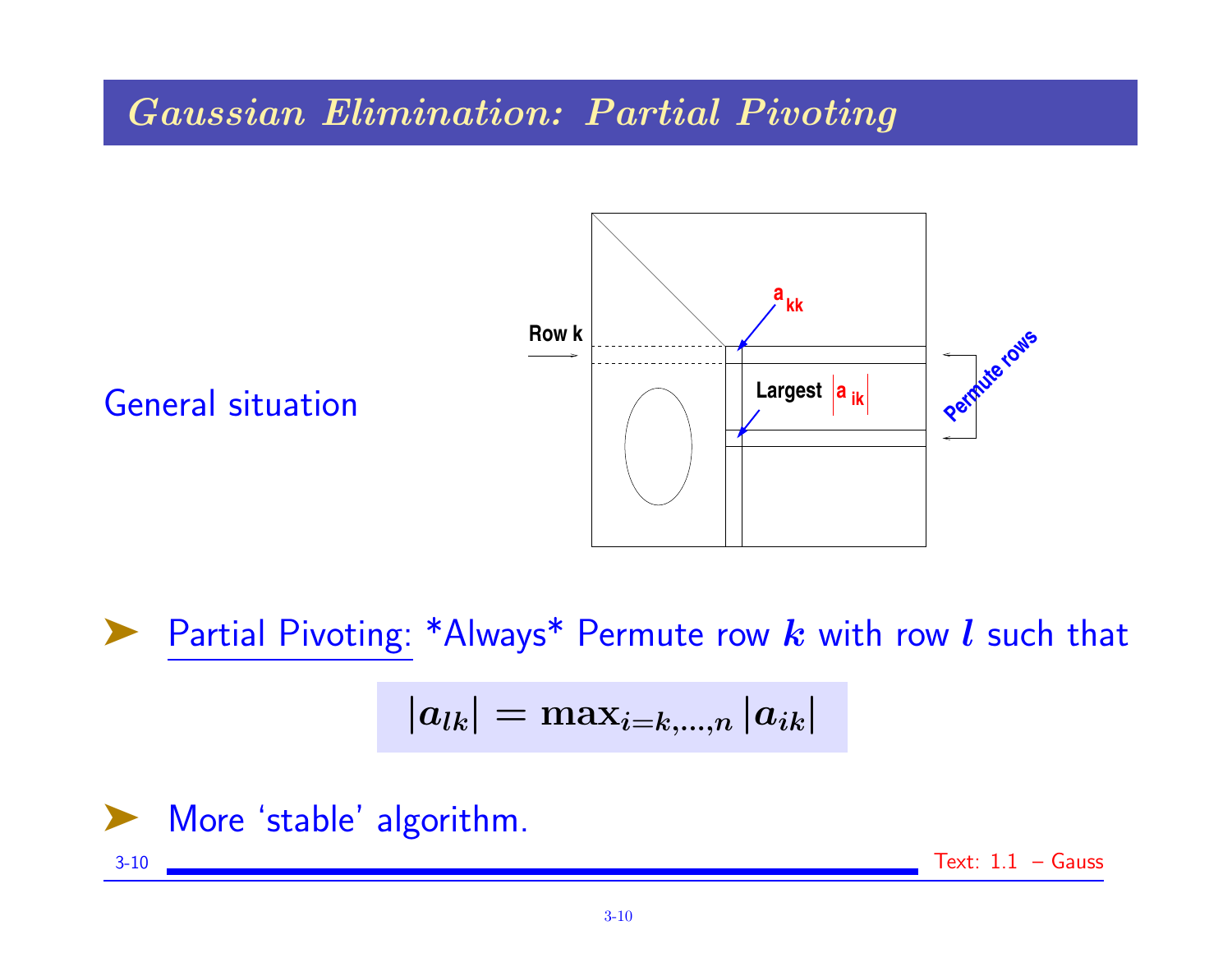Principle of the method: We will now transform the system into one that is even easier to solve than a triangular system, namely a diagonal system. The method is very similar to Gaussian Elimination. It is just a bit more expensive.

Back to original system (P. 2-2). Step 1 must transform:

| $2 \quad 4 \quad 4$ 2 |  |                            |  | $\begin{array}{ c c c c }\hline x & x & x x  \ \hline \end{array}$                                    |
|-----------------------|--|----------------------------|--|-------------------------------------------------------------------------------------------------------|
|                       |  | 1 3 1 1 into: 0 $x$ $x x $ |  |                                                                                                       |
| $5 \t6$ -6            |  |                            |  | $\begin{array}{cc} \mathbf{0} & \bm{x} & \bm{x} \ \end{array} \begin{array}{ll} \bm{x} \ \end{array}$ |

Same step as 1st step of Gaussian Elimination.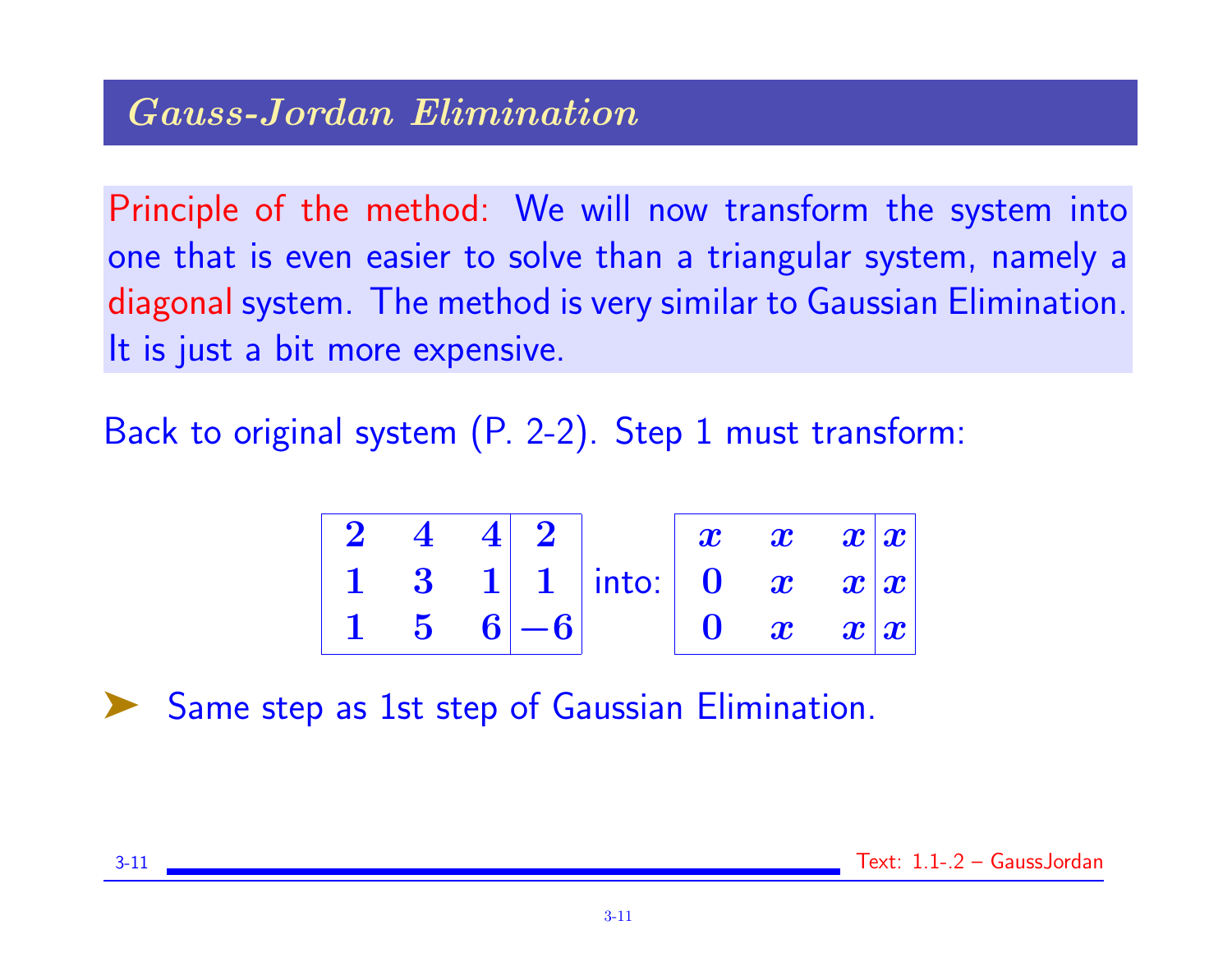$row_2 := row_2 - 0.5 \times row_1: row_3 := row_3 - 0.5 \times row_1:$ 

|         | $\bullet$    | $\overline{\mathcal{A}}$ |                 | $4 \vert 2$ | $\mathbf{\Omega}$ |                              | $4 \vert 2 \vert$ |
|---------|--------------|--------------------------|-----------------|-------------|-------------------|------------------------------|-------------------|
| Step 1: | $\mathbf{0}$ |                          | $1$ $-1$ 0      |             |                   | $0 \quad 1 \quad -1 \quad 0$ |                   |
|         |              | $5\overline{)}$          | $\vert 6 \vert$ | $L - 6$     | 0 <sup>3</sup>    |                              | $ 4 -\frac{1}{4}$ |

Must now transform:

|  |  | $\begin{array}{c ccc c} 2 & 4 & 4 & 2 \ 0 & 1 & -1 & 0 \ 0 & 3 & 4 & -7 \ \end{array}$ into: $\begin{array}{ ccc c c c }\hline x & 0 & x & x \ 0 & x & x & x \ 0 & 0 & x & x \ \end{array}$ |  |  |
|--|--|---------------------------------------------------------------------------------------------------------------------------------------------------------------------------------------------|--|--|

 $row_1 := row_1 - 4 \times row_2: row_3 := row_3 - 3 \times row_2$ :

|         | $2\quad 0$     | $\begin{array}{ c c c }\hline \textbf{8} & \textbf{2} \end{array}$ |          | $2\quad 0$ | $\begin{array}{ c c c c }\hline \textbf{8} & \textbf{2} & \end{array}$ |
|---------|----------------|--------------------------------------------------------------------|----------|------------|------------------------------------------------------------------------|
| Step 2: |                | $0 \quad 1 \quad -1 \quad 0$                                       |          |            | $\begin{bmatrix} 0 & 1 & -1 & 0 \\ 0 & 0 & 7 & -7 \end{bmatrix}$       |
|         | 0 <sup>3</sup> |                                                                    | $ 4 -7 $ |            |                                                                        |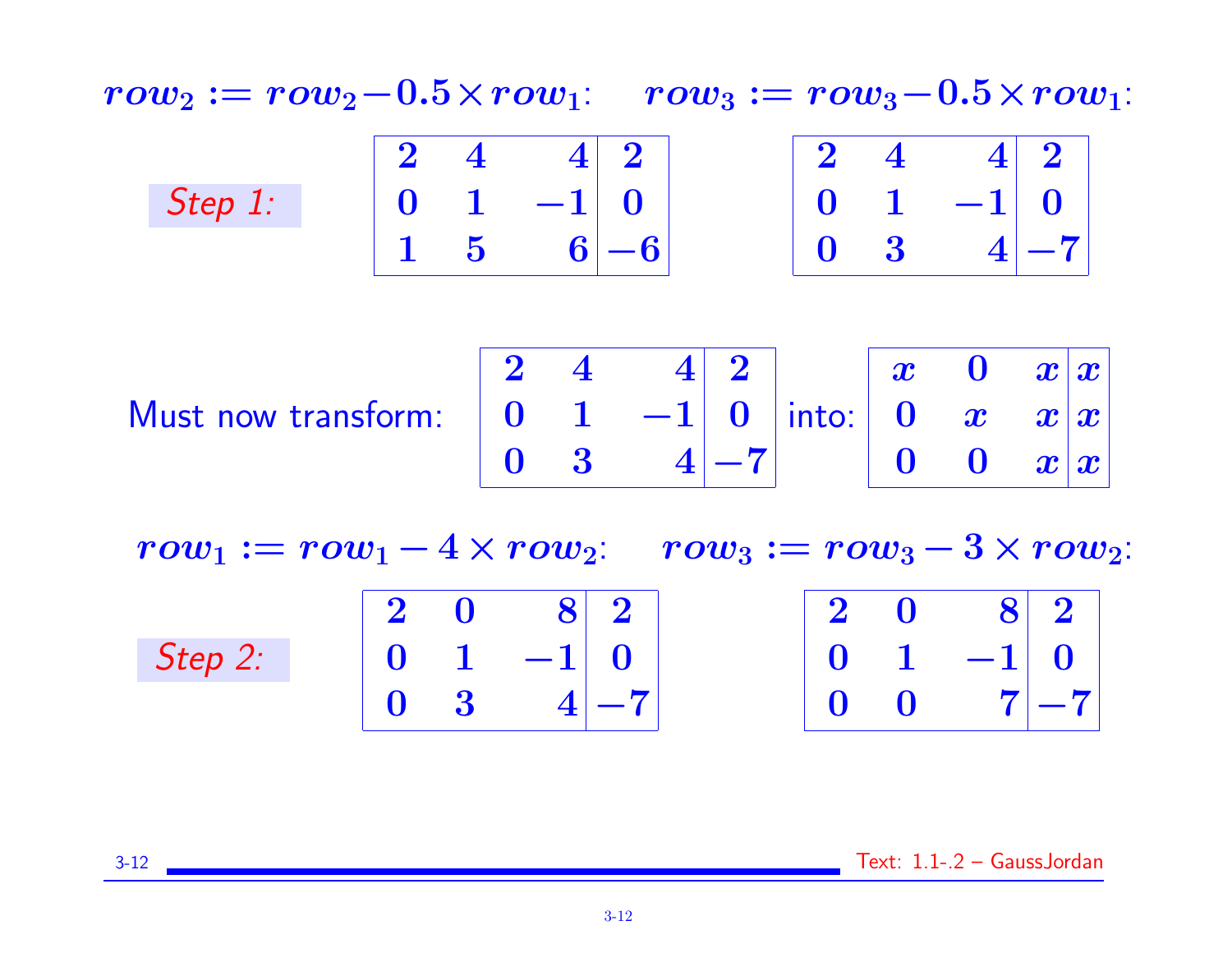There is now a third step:

$$
\text{To transform: } \begin{array}{|c|c|c|c|c|c|} \hline 2 & 0 & 8 & 2 \\ 0 & 1 & -1 & 0 \\ \hline 0 & 0 & 7 & -7 \end{array} \text{ into: } \begin{array}{|c|c|c|c|} \hline x & 0 & 0 & x \\ 0 & x & 0 & x \\ \hline 0 & 0 & x & x \end{array}
$$

 $row_1 := row_1 - \frac{8}{7} \times row_3: \quad row_2 := row_2 - \frac{-1}{7} \times row_3:$ Step 3:  $\begin{array}{ccc|c} 2 & 0 & 0 & 10 \end{array}$  $\begin{array}{ccc|c} 0 & 1 & -1 & 0 \end{array}$  $0 \quad 0 \quad 7$   $-7$  $\begin{array}{ccc|c} 2 & 0 & 0 & 10 \end{array}$  $\begin{matrix} 0 & 1 & 0 \end{matrix}$   $\begin{matrix} -1 \end{matrix}$  $0 \quad 0 \quad 7$   $-7$ **Final**  $\sqrt{2}$  $2x_1$  = 10  $x_1 = 5$  $x_2 = -1$ 

| Final<br>System: | \n $x_2$ \n  | \n $= -1$ \n | \n $x_2$ \n |
|------------------|--------------|--------------|-------------|
| $x_3$            | \n $= -7$ \n | \n $x_3$ \n  |             |

3-13 Text: 1.1-.2 – GaussJordan

 $= -1$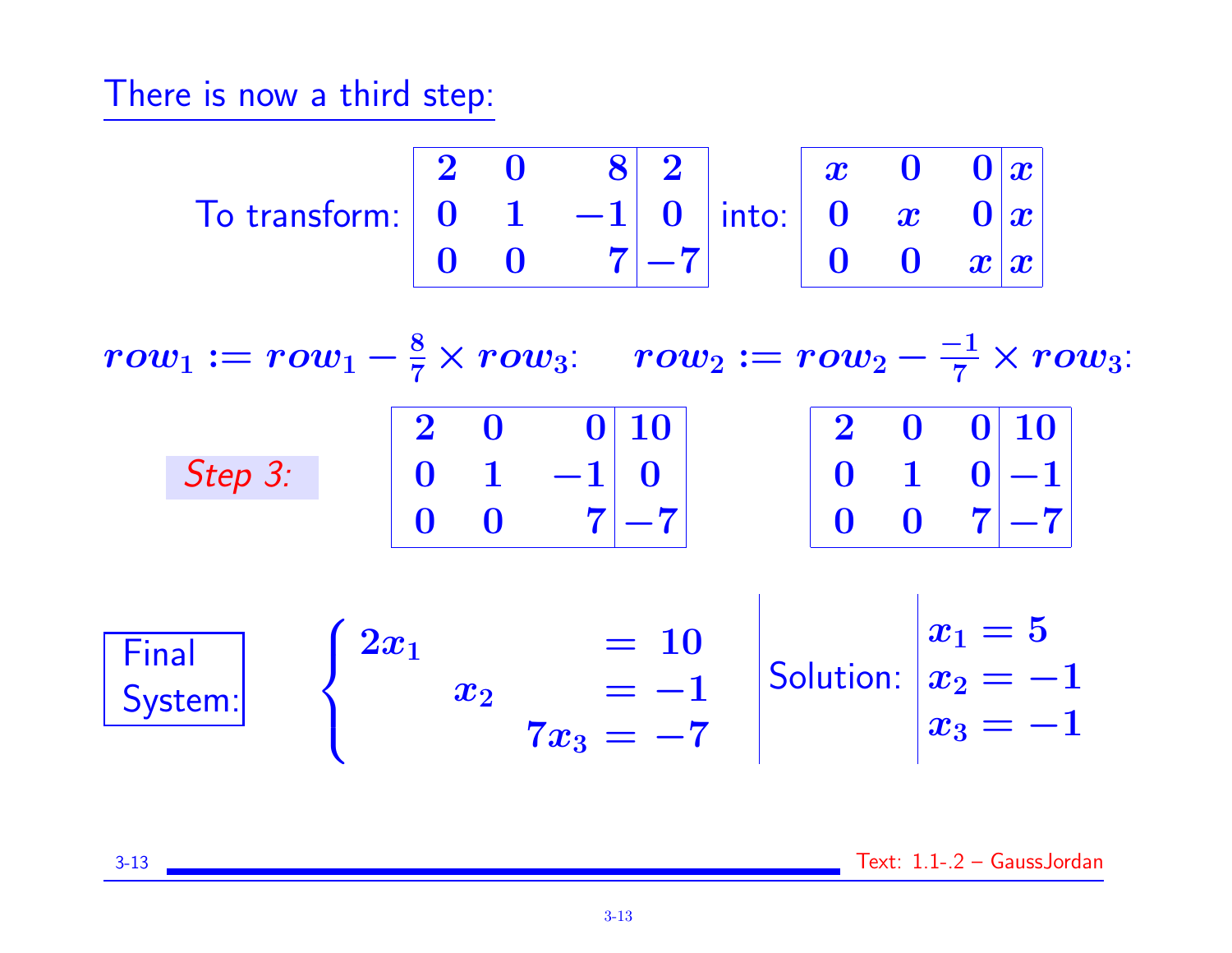### Gauss-Jordan - variants

Common variant: Before an elimination step is started divide the row by diagonal entry  $a_{kk}$ 

At the end all diagonal entries are ones  $\rightarrow$  solution  $=$  rhs

 $\boxed{\mathbb{Z}^n}$  Redo the previous example with this variant.

Is this more or less costly than the original method?

NOTE: unless otherwise specified Gauss-Jordan will refer to this scaled version.

➤ Also: Pivoting can be implemented just like Gaussian elimination.

Important: Never swap a pivot row with a row above it! (destroys structure)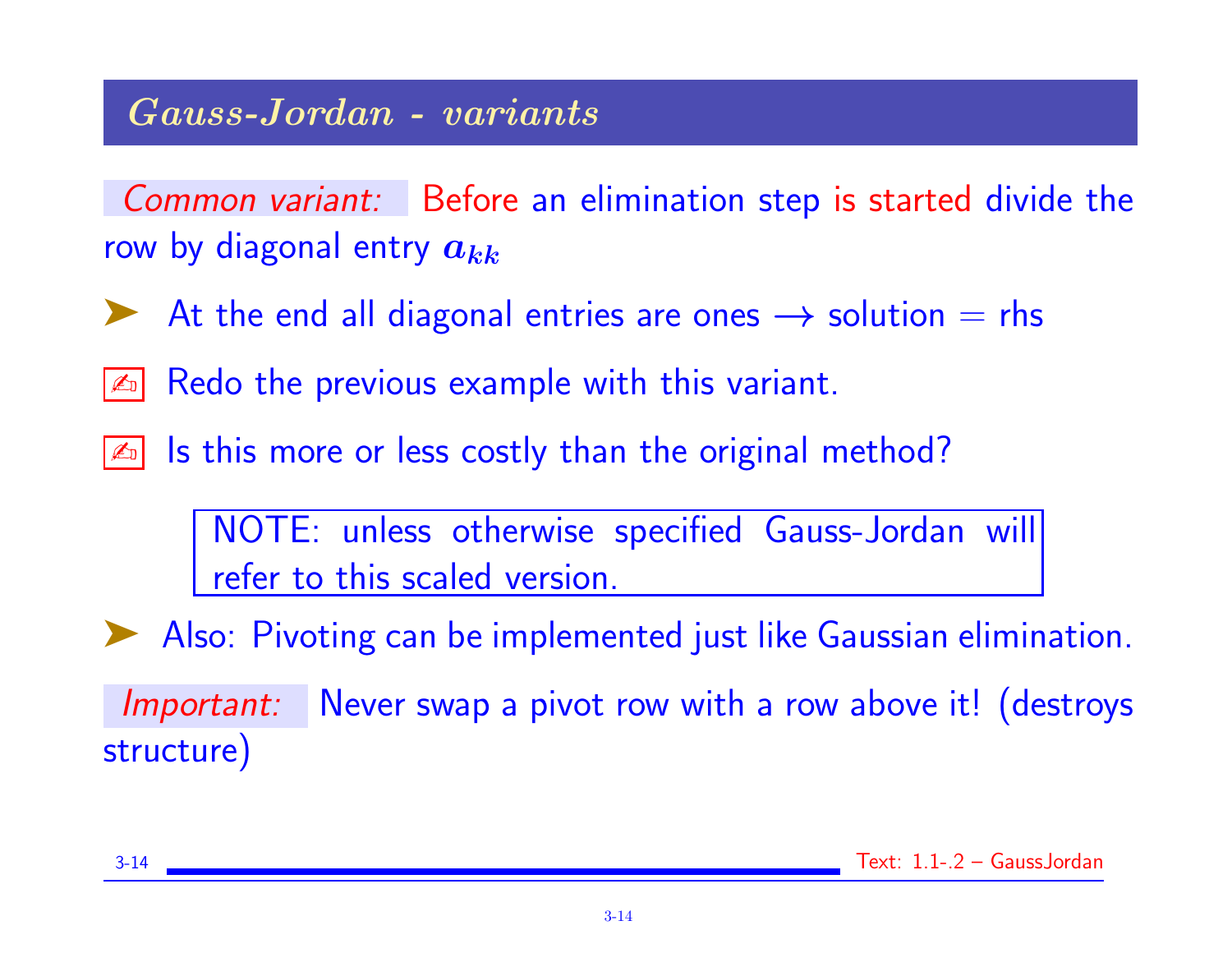```
function x = gaussj (A, b)<br>%---------------------------
%--------------------------------------------
% function x = gaussj (A, b)% solves A \times = b by Gauss-Jordan elimination
% this version scales rows.<br>%-------------------------
%--------------------------------------------
 n = size(A, 1);
 A = [A, b];
 for k=1:n
    A(k, k:n+1) = A(k, k:n+1)/A(k, k);for i=1:n
          if (i \cong k)piv = A(i,k);
              \bar{A}(i,k:n+1)=A(i,k:n+1)-piv*A(k,k:n+1);end
     end
 end
 x = A(:, n+1);
```